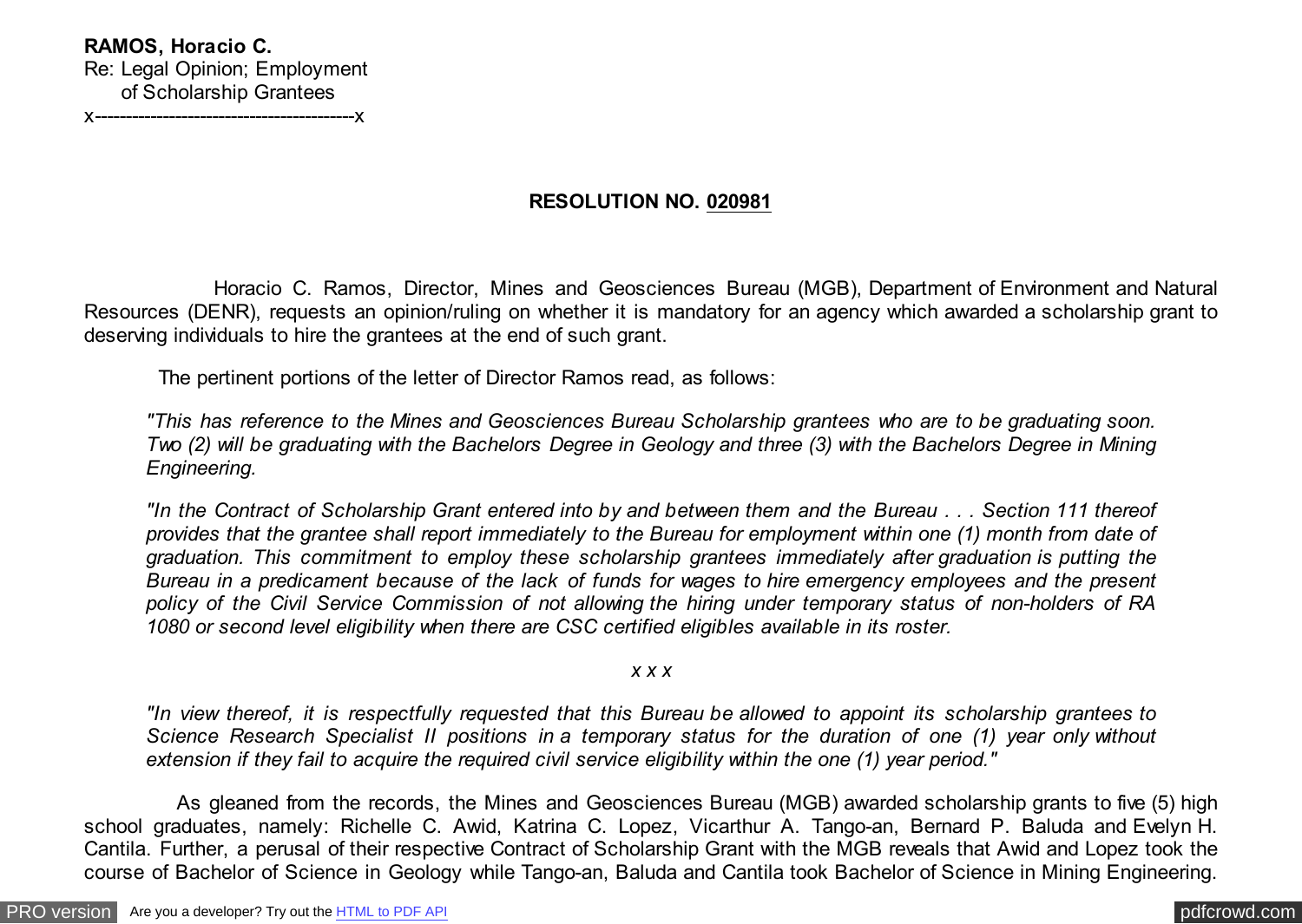The contract does not stipulate that the grantees are required to acquire eligibility after earning their degree.

In his letter, Director Ramos alleged that since the said grantees have already completed their respective courses, they would now report to the MGB pursuant to their Contract of Scholarship Grant. However, since the grantees do not possess any civil service eligibility and the MGB lacks funds to employ them in a permanent capacity, Director Ramos suggests that they be appointed under temporary status for a period of one (1) year. He also represented that appointments of these grantees will not be renewed if they fail to acquire the required eligibility within the period of their temporary appointments.

Hence, this query.

 Relevant to the instant request are **Sections 17 and 19, Rule VIII of the Omnibus Rules Implementing Book V of Executive Order No. 292 (The Administrative Code of 1987)** which provide:

 *"SEC. 17. In consideration of nominee's acceptance to local or foreign training scholarship grant whether in the academic or non-academic program including extension, he shall serve his office or any other government office or instrumentality thereof as the exigencies of the service may require for the specified period as may be provided under the training contract.*

*x x x*

 *"SEC. 19. Should the grantee fail to fulfill his service requirement due to transfer to a private entity or resignation, he shall pay back his agency the full amount spent for his/her entire training/scholarship grant."* (Underlining ours)

 However, **Number 3.1, Item III of the Contract of Scholarship Grant** (entered into by the MGB and the grantees), specifically provides:

*"III. Service Obligation:*

 *"3.1. The Grantee shall report immediately to the Bureau within one (1) month from date of graduation for employment and at the discretion of the Director, he/she may be assigned either in the Central Office or any Regional Office.*

 *"3.2. The Grantee shall serve the Bureau for two (2) years for every year or fraction of scholarship.*

"3.3 The Grantee who, while rendering his/her service-commitment in the Bureau **commits any violation** *or infraction of any decree, law, civil service rules and regulations resulting in his/her dismissal from his/her employment, shall refund all expenses incurred by the Bureau relative to his/her scholarship grant. Such refund, however shall be pro-rata in accordance with the service already rendered by the grantee.*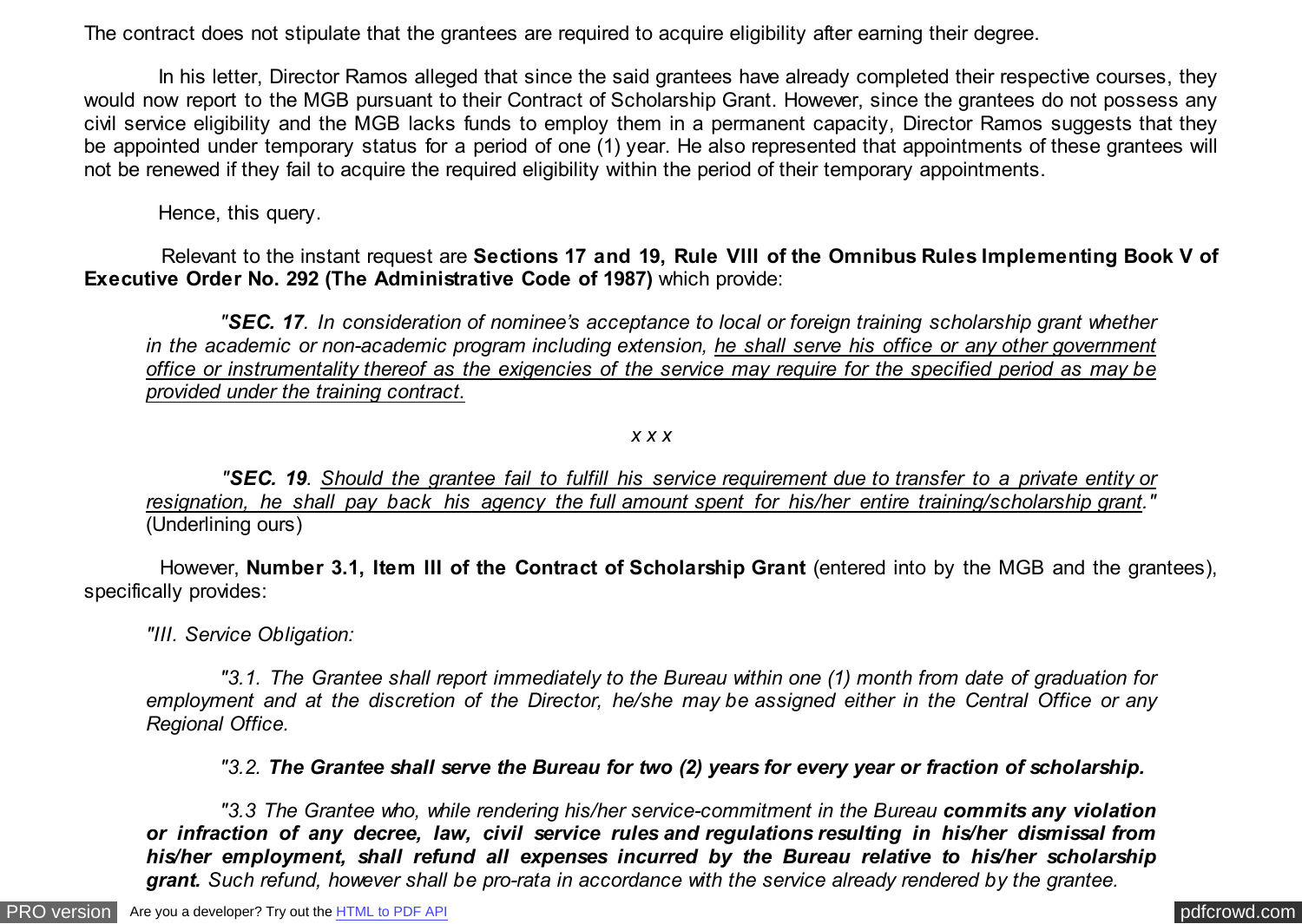*"3.4 In the event that the Grantee resigns prior to the completion of his/her service commitment, he/she shall refund the expenses incurred under the scholarship. However, if he/she has already serviced 75% of the service-commitment, he/she shall be allowed to refund only the monetary equivalent of the unserved period. Reimbursement or refund will be allowed only if he/she shall serve at least 25% of his/her service commitment."* (Emphasis supplied)

 From the foregoing, it is safe to conclude that the scholarship grantees are obliged to serve the agency which awarded the scholarship grant. However, the MGB is not obliged to hire them under permanent capacity since they do not possess the required civil service eligibilities. It should also be noted that the contract does not stipulate the acquisition of the eligibility on the part of the grantees for it only imposes, *inter alia*, that grantees earn and finish the degree subject of the scholarship. It must be mentioned that Section 2 (b), Rule III of the Omnibus Rules on Appointments and Other Personnel Actions (Civil Service Commission Memorandum Circular No. 40, s. 1998) defines *temporary appointment* as one *issued to a person who meets the education, experience and training requirements for the position to which he is being appointed except for the appropriate eligibility but only in the absence of a qualified eligible actually available, as certified to by the Civil Service Regional Director or Field Officer.*

 Thus, the grantees may be issued temporary appointments since they do not possess the required eligibility. Moreover, the MGB shall have the option not to renew their appointments 1) if they fail to acquire the required civil service eligibilities for the position to which they were appointed after a period of one (1) year; and 2) a qualified eligible is actually available.

 Finally, in accordance with the Contract of Scholarship Grant they signed, the grantees may be ordered to refund the amount spent by MGB for their education equivalent to the service obligation they failed to render if they were allowed to render service for at least two (2) years but 1) they resigned prior to the completion of their two (2) year service commitment or 2) they commit any violation or infraction of any decree, law, civil service rules and regulations resulting in their dismissal from employment.

 **WHEREFORE**, the Commission hereby rules that the Mines and Geosciences Bureau (MGB), Department of Environment and Natural Resources, may hire their scholarship grantees under temporary status, subject to pertinent Civil Service Law and rules. However, if the said grantees fail to acquire the required civil service eligibilities within a period of one (1) year from the time they were appointed, then the MGB has the option not to renew their appointments if there is a qualified eligible actually available. Moreover, they shall be liable for the amount spent by the MGB for their education equivalent to the service obligation, which they failed to render to the said agency if 1) they resign prior to the completion of their respective service commitments and 2) they commit any violation or infraction of any decree, law, civil service rules and regulations resulting in their dismissal from employment.

Quezon City, JUL 24 2002